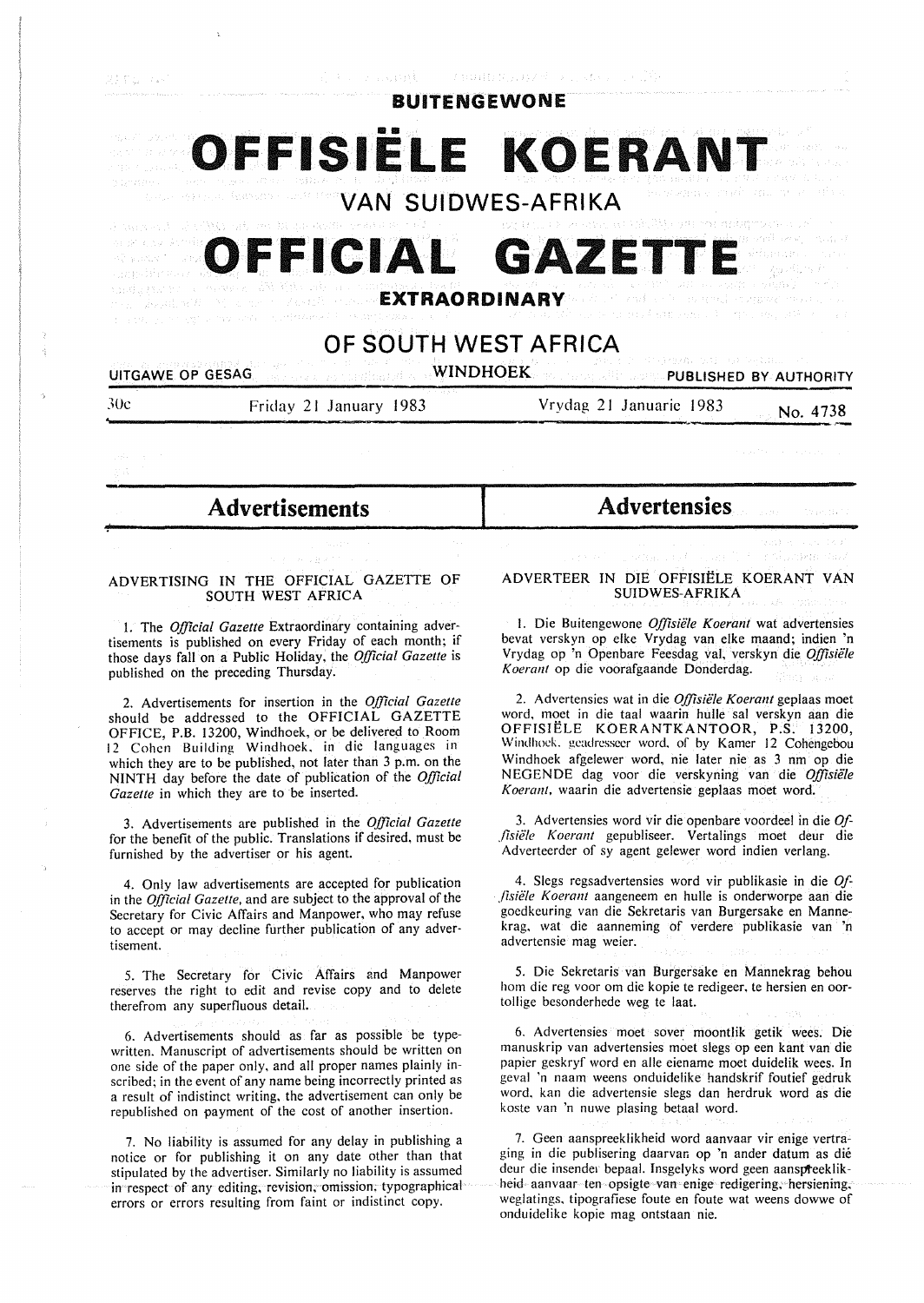8. The advertiser will be held liable for all compensation and costs arising from any action which may be instituted against the Administrator-General as a result of the publication of a notice with or without any omission, errors, lack of clarity or in any form whatsoever.

9. The subscription for the *Official Gazette* is R12,50 per annum, post free in this Territory and the Republic of South Africa. obtainable from Messrs. Swapers Limited, P.O. Box 56. Windhoek. Postage must be prepaid by overseas sub~ scribers. Single copies of the *Official Gazette* may be obtained from Swapers Limited. P.O. Box 56, Windhoek, at the price of 30c per copy. Copies are kept in stock for only two years.

10. The charge for the insertion of notices is as follows and is payable in the form of cheques, bills, postal or money orders:

## LIST OF FIXED TARIFF RATES

8. Die insender word aanspreeklik gehou vir enige skadevergoeding en koste wat voortvloei uit enige aksie wat weens die publisering, hetsy met of sonder enige weglating, foute, onduidelikhede of in watter vorm ookal, van 'n kennisgewing teen die Administrateur-generaal ingestel word.

9. Die jaarlikse intekengeld op die *Offisie1e Koerant* is R 12,50 posvry in hierdie Gebied en die Republiek van Suid-Afrika, verkrygbaar by die here Swapers Beperk, Posbus 56, Windhoek. Oorsese intekenaars moet posgeld vooruitbetaal. Enke! eksemplare van die *Offisiele Koerant* is verkrygbaar van die here Swapers Beperk. Posbus 56. Windhoek, teen 30c per eksemplaar. Eksemplare word vir slegs twee jaar in voorraad gehou.

10. Die koste vir die plasing van kennisgewings is soos volg en is betaalbaar by wyse van tjeks, wissels, pos- of geldorders:

### **LYS VAN VASTE TARIEWE**

| Standardised notices                                                                                                                                                                            | Rate per<br>insertion                | Gestandaardiseerde kennisgewings                                                                                                                                                                     | Tarief per<br>plasing |
|-------------------------------------------------------------------------------------------------------------------------------------------------------------------------------------------------|--------------------------------------|------------------------------------------------------------------------------------------------------------------------------------------------------------------------------------------------------|-----------------------|
|                                                                                                                                                                                                 | R.                                   | .<br>Den beskrive for de stadium i former al personale antico                                                                                                                                        | where $\mathbf R$     |
| Transfer of business and an anti-state of the set of the set of the set of the set of the set of the set of th                                                                                  | R3,25<br>6,00                        | .                                                                                                                                                                                                    | R3.25<br>6,00         |
| Administration of Estates Acts notices: Forms J.                                                                                                                                                | 5,00                                 | Boedelwettekennisgewings: Vorms J.                                                                                                                                                                   | 5,00                  |
| 187, 193, 197, 295, 297, 517 and 519<br>Third party insurance claims for compensation<br>Insolvency Act and Company Acts notices: J. 28,                                                        | 2,00<br>2,50                         | 187, 193, 197, 295, 297, 517 en 519<br>Derdeparty assuransie eise om skadevergoeding<br>Insolvensiewet en<br>maatskappywettekennisge-                                                                | 2,00<br>2,50          |
|                                                                                                                                                                                                 | 4,00                                 | wings: J. 28, J. 29, Vorms 1 tot 9                                                                                                                                                                   | 4,00                  |
| N.B. $-$ Forms 2 and 6 $-$ additional statements<br>according to word count table, added to the<br>basic tariff.                                                                                |                                      | L.W. - Vorms 2 en $6$ - bykomstige verkla-<br>rings volgens woordetaltabel, toegevoeg tot die<br>basiese tarief.                                                                                     |                       |
| Change of name (four insertions)<br>Naturalisation notices (including a reprint for the                                                                                                         | 25,00                                | Naamsverandering (vier plasings)<br>Naturalisasiekennisgewings (insluitende 'n her-                                                                                                                  | 25,00                 |
| Unclaimed moneys - only in the extraordinary<br>Official Gazette, closing date 15 January (per entry                                                                                            | 2,00                                 | Onopgeëiste geld — slegs in die buitengewone $Of$ -<br>fisiële Koerant, sluitingsdatum 15 Januarie (per in-                                                                                          | 2,00                  |
| of "name, address and amount")                                                                                                                                                                  | 0,80                                 | skrywing van "naam, adres en bedrag")                                                                                                                                                                | 0,80                  |
|                                                                                                                                                                                                 | 5,00                                 |                                                                                                                                                                                                      | 5.00                  |
| Slum Clearance Court notices, per premises                                                                                                                                                      | 4,00<br>2,00                         | Slumopruimingshofkennisgewings, per perseel<br>Verlore lewensversekeringspolisse                                                                                                                     | 4,00<br>2,00          |
| Non standardised notices                                                                                                                                                                        | Nie gestandaardiseerde kennisgewings |                                                                                                                                                                                                      |                       |
| Company notices:                                                                                                                                                                                |                                      | Maatskappykennisgewings:                                                                                                                                                                             |                       |
| Short notices: Meetings, resolutions, offer of com-<br>promise, conversion of company, voluntary<br>windings-up; closing of members' registers for<br>transfers and/or declaration of dividends | $\mathcal{L}^{\text{max}}$<br>11.00  | Kort kennisgewings: Vergaderings, besluite, aan-<br>bod van skikking, omskepping van maatskappye,<br>vrywillige likwidasies, ens.: sluiting van<br>lederegisters vir oordragte en/of verklarings aan | 11,00                 |
| Liquor Licence notices (in extraordinary Gazettes,<br>viz. June/Tvl. November/Cape, January/O.F.S.,                                                                                             | 7,00                                 | Dranklisensie kennisgewings (in buitengewone Of-<br>fisiële Koerante, t.w. Junie/Tvl. November/Kaap,<br>Januarie/OVS., April/Natal) per tweetalige aan-                                              |                       |
| April/Natal), per bilingual application                                                                                                                                                         |                                      |                                                                                                                                                                                                      | 7.00                  |
| Declaration of dividend with profit statements, in                                                                                                                                              | 25,00                                | Verklaring van dividende met profytstate, notas in-                                                                                                                                                  | 25.00                 |
| Long notices: Transfers, changes in respect of<br>shares or capital, redemptions, resolutions, volun-                                                                                           | 37,00                                | Lang kennisgewings: Oordragte, veranderings met<br>betrekking tot aandele of kapitaal, aflossings, be-                                                                                               | 37,00                 |
| e voltas var studio                                                                                                                                                                             |                                      | Handelsmerke in Suidwes-Afrika                                                                                                                                                                       | 11,00                 |
| Liquidator's and other appointees' notices                                                                                                                                                      | 7.00                                 | Likwidateurs en ander aangesteldes se kennisge-                                                                                                                                                      | 7,00                  |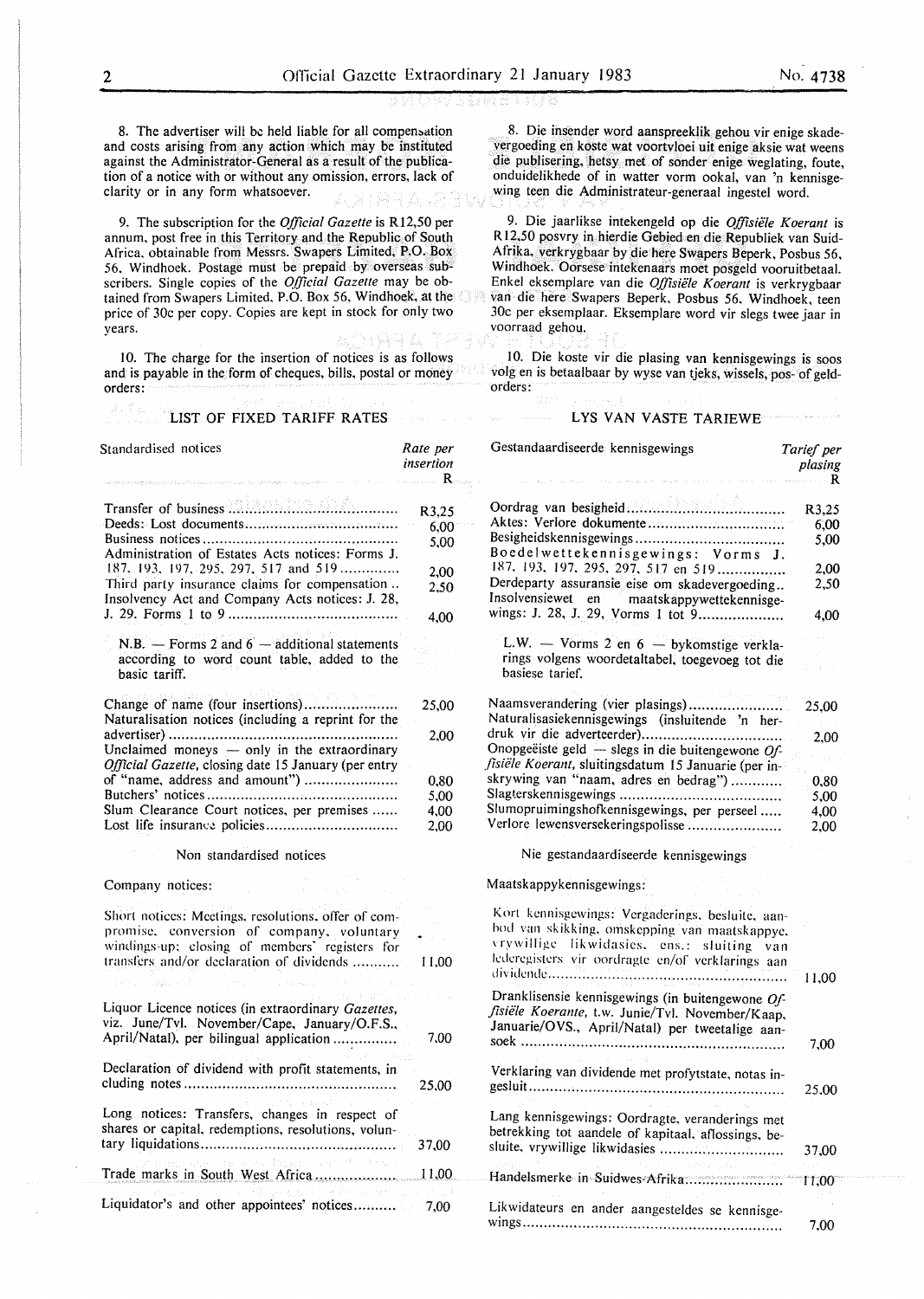The Insist Alexandr

Sales in execution and other public sales:<br> $\mathbb{Z} \times \mathbb{R} \times \mathbb{R} \times \mathbb{R} \times \mathbb{R} \times \mathbb{R} \times \mathbb{R} \times \mathbb{R} \times \mathbb{R} \times \mathbb{R} \times \mathbb{R} \times \mathbb{R} \times \mathbb{R} \times \mathbb{R} \times \mathbb{R} \times \mathbb{R} \times \mathbb{R} \times \mathbb{R} \times \mathbb{R} \times \mathbb{R} \times \mathbb{R} \times \mathbb{R} \times \$ Sales in execution ...•........•.•...•....•......••........ Public auctions, sales and tenders: Up to 75 words ......................................... . 76 to 250 words ......................................... . 251 to 350 words ....................................... . Orders of the Court: Provisional and final liquidations or sequestrations .......................................................... . Reductions or changes in capital mergers, offer of compromise ........................................... . Judicial managements, *curator bonis* and similar and extensive rule nisi ............................... . Extension of return date .............................. . Supersessions and discharge of petitions (J. 158) .................................................................... . 18,00 6,00 15,00 23,00 14,00 37,00 37,00 4,00 4,00

I I. The charge for the insertion of advertisements other than the notices mentioned in paragraph IO is at the rate of 56c per cm double column. (Fractions of a cm to be reckoned as a cm).

12. No advertisements are inserted unless the charge is prepaid. Cheques, drafts, postal orders or money orders must be made payable to the Secretary, Civic Affairs and Manpower.

### Vorm/Form J 187

## **LIQUIDATION AND DISTRIBUTION ACCOUNTS IN DECEASED ESTATES LYING FOR INSPECTION**

In terms of section  $35(5)$  of Act 66 of 1965, notice is hereby given that copies of the liquidation and distribution :ice, 11111ts (rirst **ai-1** :Illa!. 1111/ess othl'l'll'ise stated) in the estates specified below will be open for the inspection of all persons interested therein for a period of 21 days (or shorter or longer if specially stated) from the date specified or from the date of publication hereof, whichever may be the later, and It the offices of the Masters and Magistrates as stated.

Should no objection thereto be lodged with the Masters concerned during the specified period, the executors will proceed to make payments in accordance with the accounts.

158/82 VAN DER WALT Philfippus Jacobus 170422 5014 00 6 Küpferbergstraat No. 8 Windhoek Ella van der Walt 220828 0014 009 Windhoek Windhoek P S van der \Vall Poshus 2048 Windhoek.

342/82 -- BRAUER Ursula Wilhelmine 3105060006003 I arm Kous District Windhoek Windhoek Windhoek Mr E 1; I•: Kaschik Executor Testamentary PO Box 7 Windhoek ')000.

503/82 - CONRADIE Rian 504812 5066 00 I Kuischstraat 70. Windhoek Bank Windhoek Beperk Posbus 15 Windhoek.

503/81 - KURZ Hans Heinrich Eduard 071127 5019 208 Quclldamm Erf' Nr. 110 Kalkfeld SWA Henriette Agnes Kurz (gehorc Arnold) Otjiwarongo Windhoek Barclays National Bank Limited Trustee Branch PO Box 512 Cape !own.

416/82 DU PLESSIS Andries 390501 5047 019 K homasdal. Sannie Sophia du Plessis (gebore Jansen) Windhoek F M Oehl p/a F M Oehl Trust Posbus 3138 Windhoek.

Geregtelike en ander openbare verkope:

|                                        | 18.00 |
|----------------------------------------|-------|
| Openbare veilings, verkope en tenders: |       |
|                                        | 6.00  |
|                                        | 15.00 |
|                                        |       |

# Orders van die Hof:

| Voorlopige en finale likwidasies of sekwestra- |       |
|------------------------------------------------|-------|
| sies.<br>                                      | 14.00 |
| Vermindering of veranderings in kapitaal,      |       |
| samesmeltings, aanbod van skikking             | 37.00 |
| Geregtelike besture, kurator bonis en soort-   |       |
| gelyke en uitgebreide bevel nisi               | 37,00 |
|                                                | 4,00  |
| Tersydestellings en afwysings van petisies (j. |       |
|                                                | 4.00  |
|                                                |       |

11. Die koste vir die plasing van advertensies, behalwe die kennisgewings wat in paragraaf 10 genoem word, is teen die tarief van 56c per cm dubbelkolom. (Gedeeltes van 'n cm moet as voile cm bereken word). out de

12. Geen advertensie word geplaas nie tensy die koste vooruitbetaal is. Tjeks, wissels, pos- en geldorders moet aan die Sekretaris, Burgersake en Mannekrag betaalbaar gemaak word.

## **LIKWIDASIE- EN DISTRIBUSIEREKENING IN BESTORWE BOEDELS WAT TER INSAE LE**

lngcvolge artikcl 35(5) van Wet 66 van 1965. word hierby kennis gegee dat duplikate van die likwidasie- en distribusierckcnings (cerste en finale. temy anders *l'erme/d)* in die hocdcls hicronder vcrmcld. in die kantorc van die Mecstcrs en Landdroste soos vermeld en gedurende 'n tydperk van 21 dac (of korter of langer indien spesiaal vermeld) vanaf eemelde datums of vanaf datum van publikasie hiervan, as dit later is, ter insac lê van alle persone wat daarby belang het.

lndicn binnc gcnoemdc tydperk gcen besware daartccn by die hctrokke Mccstcrs ingedicn word nic. gaan die cksckulcurs oor lot die uitbctalings ingevolgc gcmeldc rekenings.

361 /82 - SAM Harold Leonard 490220 02 0025 4 Windhoek Sofia Sam (gebore Yries) Windhoek F M Oehl Posbus 3138 Windhoek.

387/82 - MARKOWITZ Anton (Antonius) 290129 08 00 IO Anna Markowitz (gebore Willems) Windhoek F **M**  Oehl Posbus 3138 Windhoek.

490/82 -- LUDWIG Werner Karl Christian 130727 5023 008 Posbus 472 Windhoek Felicitas Elisabeth Bargarcte Ludwig Windhoek F M Oehl Posbus 3138 Windhoek.

365/82 ··· GROBBELAAR Jacob Abraham Windhoek 360630 5014 00 4 Grootfontein Eerste Grootfontein Barclays Nasionalc Bank Beperk Kaapstad Trustee Tak l'osbus 512 Kaapstad 8000. Eksekuteur.

320/82 ·· SMIT (gebore Van Schalkwyk) Martha Flizabeth 010406 0009 00 8 Otjiwarongo SWA Otjiwarongo Windhoek Barclays Nasionale Bank Beperk Kaapstad Trustee Tak Posbus 512 Kaapstad 8000.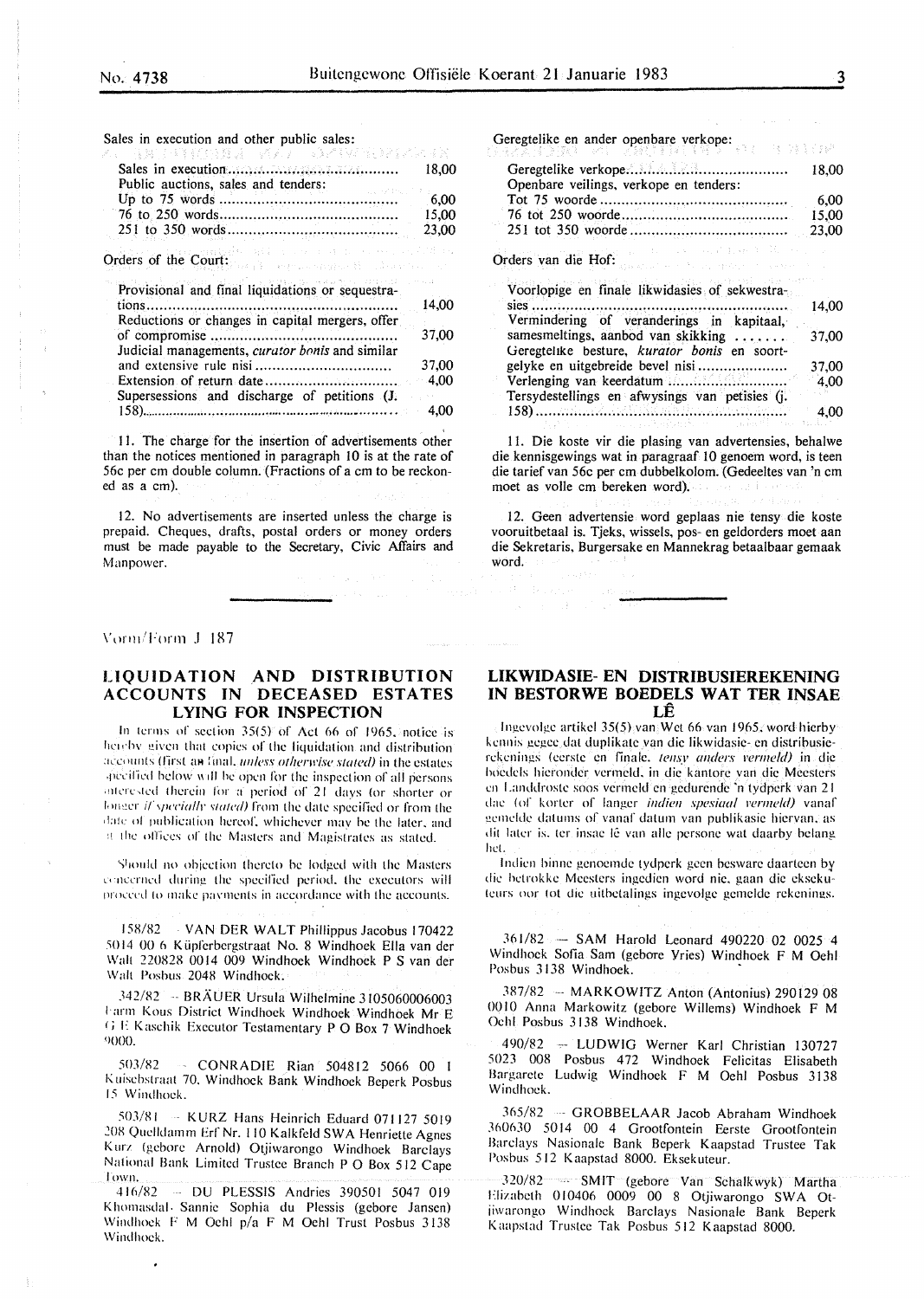## Vorm/Form J 193

## **NOTICE TO CREDITORS IN DECEASED**

**ESTATES** recording the collection

All persons having claims against the estates mentioned below arc hereby called upon to lodge their claims with the executors concerned. within 30 days (or otherwise as indicated) calculated from the date of publication hereof. The information is given in the following order: Estate numer, surname and christian names, date of birth, identity number. last address. date of death: surviving spouse's names. surname date of birth and identity number; name and address of cxcculor or authorised agent. period allowed for lodgement of claims if other than 30 days.

508/82 -- POSTMA Alida Susanna 11 April 1959 590411 0104 005 Rugbystraat Gobabis 24 Oktober 1982 David Jacobus Postma 5509045007007 Strijdom en Postma Prokurcurs Posbus 136 Potchefstroom 2520 RSA.

405/82 -- HÄLBICH Alfred Johannes Walter Windhoek 19 April 1913 130419 5025 007 Swakopmund 11 Augustus 1922 Martha Eugenic Halbich (gebore Diehl) 18 November 1922 Barclays Nasionalc Bank Beperk (Geregistreerde Handelsbank) Kaapstad Trustee Tak Posbus 512 Kaapstad. Eksekuteur. Sadder in 1996 ben<br>Jaarog seedening vand met VI

444/82 -- SCHNEIDER Else Windhoek 27 Maart 1911

OVAL PARKRICHEN ING XI BILLOPHIA Vorm/Form 5 MAR RUNGEON BRACENTALA

## **PAYMENT OF DIVIDENTS AND COLLECTION OF CONTRIBUTIONS IN**  SEQUESTRATED ESTATES **COMPANIES BEING WOUND UP**

The liquidation accounts and plans of distribution or contribution in the sequestrated estates of companies being wound up. as the case may be. mentioned below having been confirmed on the date therein mentioned. notice is hereby given. pursuant to section 113 (1) of the Insolvency Act. 1936. section 139 (2) of the Companies Act. 1926. and section 409(2) of the Companies Act. 1973. that dividends are in the course of payment or contributions are in the course of collection in the said estates or companies as set forth below and that every creditor liable to contribution is required to pay to the trustee or liquidator the amount for which he is liable at the address mentioned below.

## **KENNISGEWING AAN KREDITEURE IN BESTORWE BOEDELS**

Alie personc wat vordcringc hct teen die boedcls hicrondcr vcrmcld. word hicrby vcrsock om hul vordcringc by die betrokke eksekuteurs en binne 'n tydperk van 30 dae (of andcrsins soos aangcdui) gcrckcn vanaf die datum van publikasie hiervan in te lewer. Die inligting word verstrek in die volgorde: Boedelnommer, familienaam en voorname. geboortedatum, persoonsnommer, laaste datum, datum oorlede: nagelate eggenoot(note) se name. familienaam. geboortcdatum en pcrsoonsnommcr: naam en adres van eksckuleurs of gcmagtigdc agent. tydperk toegclaat vir lewcring van vorderings *indien anders as 30 dae*.

540/82 - BURGER Pieter Michie! Delport 14-08-1935 350814 5006 00 2 Kuiseb Str. 52 Windhoek 6-12-1982 Dr Weder Kruger & Hartmann Posbus 864 Windhoek.

505/82 - DEGE Joseph Hermanus Windhoek 12 April 1925 2504125037 001 Maltahohe IO November 1982 Cicilia Helena Dege (gebore Booysen) 28 October 1982 Barclays Nasionale Bank Beperk (Registreerde Handelsbank) K aapstad Trustee Tak Posbus 512 Kaapstad. Eksckutcur.

I !0327 0100 02 6 Otjiwarongo 2 Oktober 1982 Eksekuteur Barclays Nasionale Bank Beperk Kaapstad Trustee tak Posbus 512 Kaapstad.

> **UITKEER VAN DIVIDENDE EN INSAME-LING VAN KONTRIBUSIES IN GESEKWES-TREERDE BOEDELS OF MAATSKAPPYE IN LIKWIDASIE**

人身有足者为家村登上造者之一的意味,以高口身材

An Banzi Ko

Nademaal die likwidasierekeninge en distribusie- of kontribusic-rckenings in die gesekwestreerde boedels of maatskappye in lik widasie. na gelang van die geval. hicronder vermeld op die datums daarin vermeld, bekragtig is. word hicrby ingevolge artikel 113 ( I) van die lnsolvensiewct. 1936. artikcl 139 (2) van die Maatskappyewet. 1926. en artikel 409(2) van die Maatskappyewet. 1973 kennis gegee dat uitbetaling van dividende of insameling van kontribusies aan die gang is in genoemde boedcls of maatskappye soos hieronder uiteengesit en dat elke kontribusiepligtige skudeiser die bedrag deur hom verskuldig by die adres hieronder genoem aan die kurator of likwidateur moet betaal.

 $\label{eq:optimal} \begin{split} &\text{nonhomology and nonhomology of } \mathcal{M}(\mathcal{M})=0,\\ &\text{for all } \mathcal{M}(\mathcal{M})=\left\{\begin{matrix} \mathcal{M}(\mathcal{M}) & \mathcal{M}(\mathcal{M}) & \mathcal{M}(\mathcal{M}) & \mathcal{M}(\mathcal{M}) \\ \mathcal{M}(\mathcal{M}) & \mathcal{M}(\mathcal{M}) & \mathcal{M}(\mathcal{M}) & \mathcal{M}(\mathcal{M}) & \mathcal{M}(\mathcal{M}) & \mathcal{M}(\mathcal{M}) \end{matrix}\right\} \end{split}$ 

W24/81 ... NAMCO MANUFACTURING  $\triangle$  SUPPLY CO (PTY) LTD (IN LIQUIDATION) 5th January 1983 Dividends being paid to preferent creditors in the First and Concurrent & Preferent creditors in the Second Liquidation & Distribution Accounts I R McLaren Liquidator Trust & Mining Co (Pty) Ltd. P O Box 82 Windhoek 9000.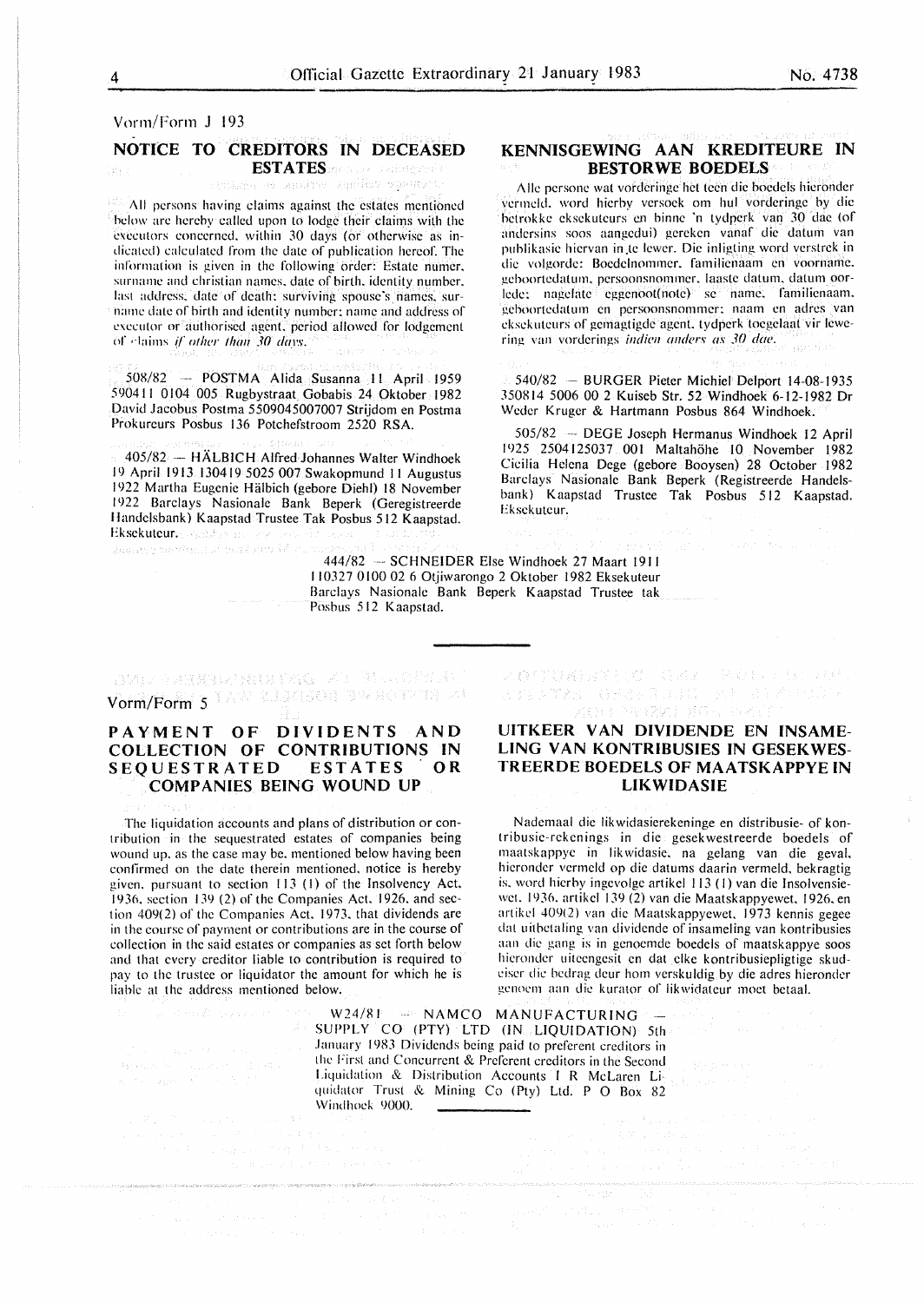IN DIE HOOGGEREGSHOF VAN SUIDWES-AFRIKA

A.150/82

WINDHOEK. VRYDAG, 14 JANUARIE 1983 VOOR SY EDELE REGTER BETHUNE

In die aansock van:

LAND- EN LANDBOUBANK VAN SUIDWES-<br>AFRIKA Applikant Applikant

teen

SUIWEL (KOOPERATIEF) BEPERK Posbus I 1321 WINDHOEK 9000 Respondent

Na aanhoor van Advokaat Coetzee namens die Applikant en na dcurlccs van die bevel *nisi* deur hierdie Hof uitgereik op 13 Desember 1982 en ander dokumente hierin geliasseer:

## GELAS DIE HOF

- I. DAT 'n voormcldc bevel *nisi* hiermee bekragtig word en dat die benoemde Respondent Koöperasie hiermee voorlopig gclikwideer word.
- 2. Dal 'n verderc bevel *nisi* hiermee uitgereik word waarin allc belanghebbcnde persone opgerocp word om te vcrskyn en rcdes. indien enige. voor hierdie Hof aan te vocr op VRYDAG 28 JANUARIE 1983 om IOhOO waarom die genoemde Respondent Koöperasie nie finaal gclikwidccr sal word nie.
- 3. Dat bctekening van hurdie bevel geskied op die gercgistrccrde kantoor van die genoemde Respondent Koöperasie asook deur publikasie daarvan eenmaal in elk van die Ollisiclc kocrant. die Suidwester en die Windhoek Observer.

OP LAS VAN DIE HOF

IL Peters **GRIFFIER** 

(Wl·:J)ER. K & **H)** 

Vonn/Form No. 517

## **NOTICE· TO CREDITORS IN DECEASED ESTATES**

All persons having claims against the estates specified in the schedule. arc called upon to lodge their claims with the executors concerned within a period of 30 days (or otherwise as indicated) from the date of publication hereof.

## **KENNISGEWING AAN KREDITEURE IN BESTORWE BOEDELS**

Alie pcrsonc wat vorderingc hct teen die bocdels in die bylae vermeld, word versoek om sodanige vorderings binne ·11 tydperk van 30 dac (of andcrsins soos aangedui) vanaf die datum van publikasie hiervan by die betrokke eksekuteurs in te lewer.

 $529/82$  -- MEYER Hildegard  $24/2/1929$  290224 0015 00 3 Tsumcb 1/11/1982 Meyer Friedrich Wilhelm 30 dae Windhoek Suidwes-Afrika Standard Bank SWA Bpk. (Gcrcgistrccrdc Handclsbank) Trustee Tak Posbus 2164. Windhoek 9000.

*5*